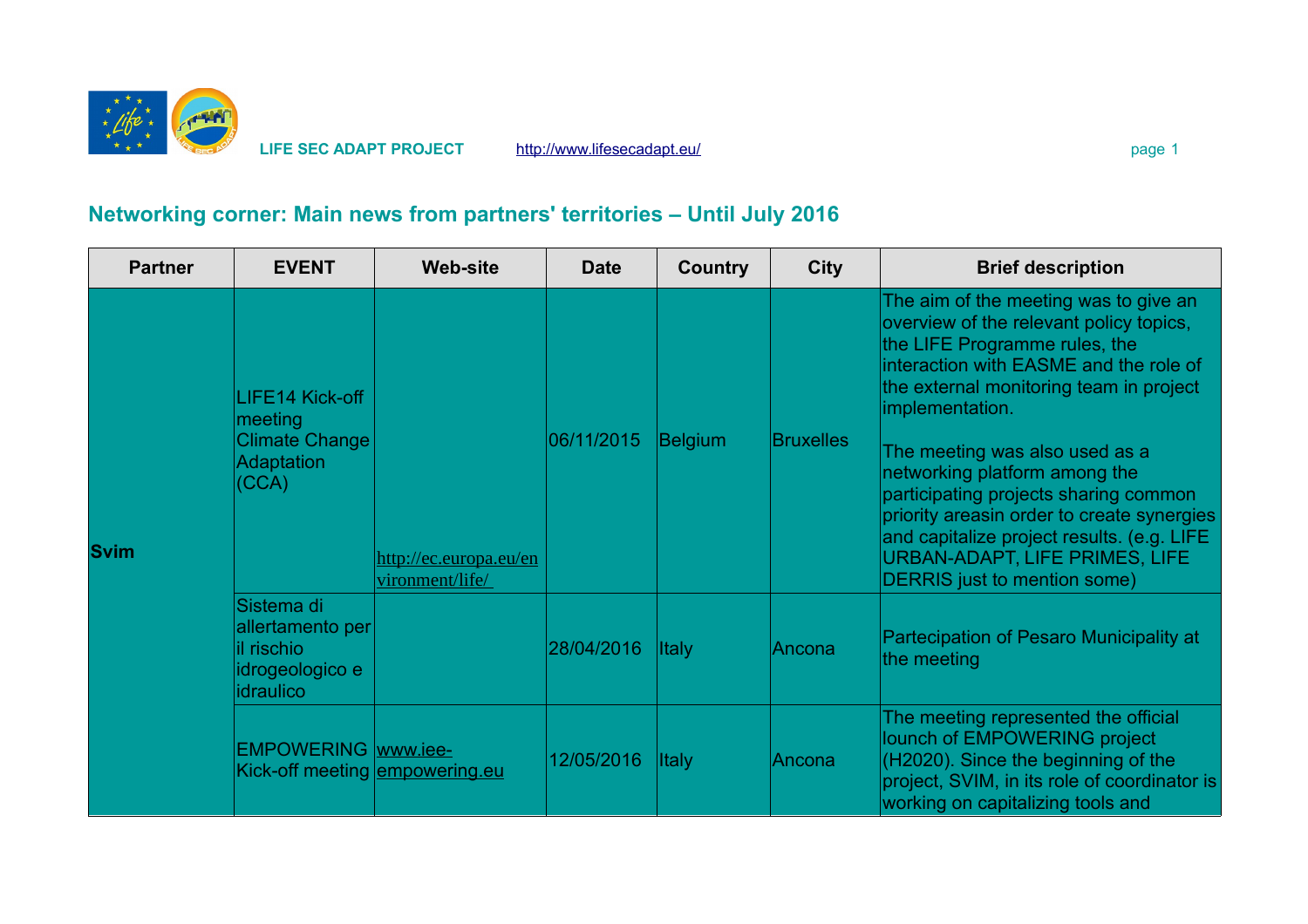

**LIFE SEC ADAPT PROJECT** <http://www.lifesecadapt.eu/>page 2 page 2

| <b>Partner</b> | <b>EVENT</b>                                                                                                                                                                                    | <b>Web-site</b>                                                                                                                                                                  | <b>Date</b>        | <b>Country</b> | <b>City</b> | <b>Brief description</b>                                                                                                                                                                                                                                                                                                                                            |
|----------------|-------------------------------------------------------------------------------------------------------------------------------------------------------------------------------------------------|----------------------------------------------------------------------------------------------------------------------------------------------------------------------------------|--------------------|----------------|-------------|---------------------------------------------------------------------------------------------------------------------------------------------------------------------------------------------------------------------------------------------------------------------------------------------------------------------------------------------------------------------|
|                |                                                                                                                                                                                                 |                                                                                                                                                                                  |                    |                |             | methods of LIFE SEC ADAPT capacity<br>building activities, transferring and<br>adapting them to the specific context of<br><b>EMPOWERING project. In addition</b><br>several meetings are being scheduled<br>involving partners and final beneficiaries<br>of both projects with the aim of build a<br>shared vision for both, mitigation and<br>adaptation issues. |
| <b>Ancona</b>  | <b>Europe Direct</b><br>Day                                                                                                                                                                     | http://www.provincia<br>.fermo.it/servizi-on-<br>line/politiche-<br>Info Day/Europe comunitarie/europe-09/05/2016<br>direct-fermo-<br>marche-sud/attivita-<br>in-corso/anno-2016 |                    | <b>Italy</b>   | Jesi        | The event is organised within the<br>activities of Europe Direct Marche Sud<br>whose network the Municipality of<br>San Paolo di Ancona is a member. It presented,<br>among other subjects, the activities and<br>objectives of LIFE SEC ADAPT in<br>collaboration with the Municipality of<br>San Paolo di Jesi.                                                   |
| Fermo          | First meeting of<br>the AISAM<br>(Associazione<br>Italiana di<br><b>Scienze</b><br>dell'Atmosfera e<br>Meteorologia -<br>Italian<br>Association of<br><b>Atmospheric</b><br><b>Sciences and</b> |                                                                                                                                                                                  | 23/July/2016 Italy |                | Rome        | Assocition meeting - Exchange of<br>experience regarding Life SEC ADAPT<br>project objectives and methodology<br>shared with the other experts of the<br>Association.                                                                                                                                                                                               |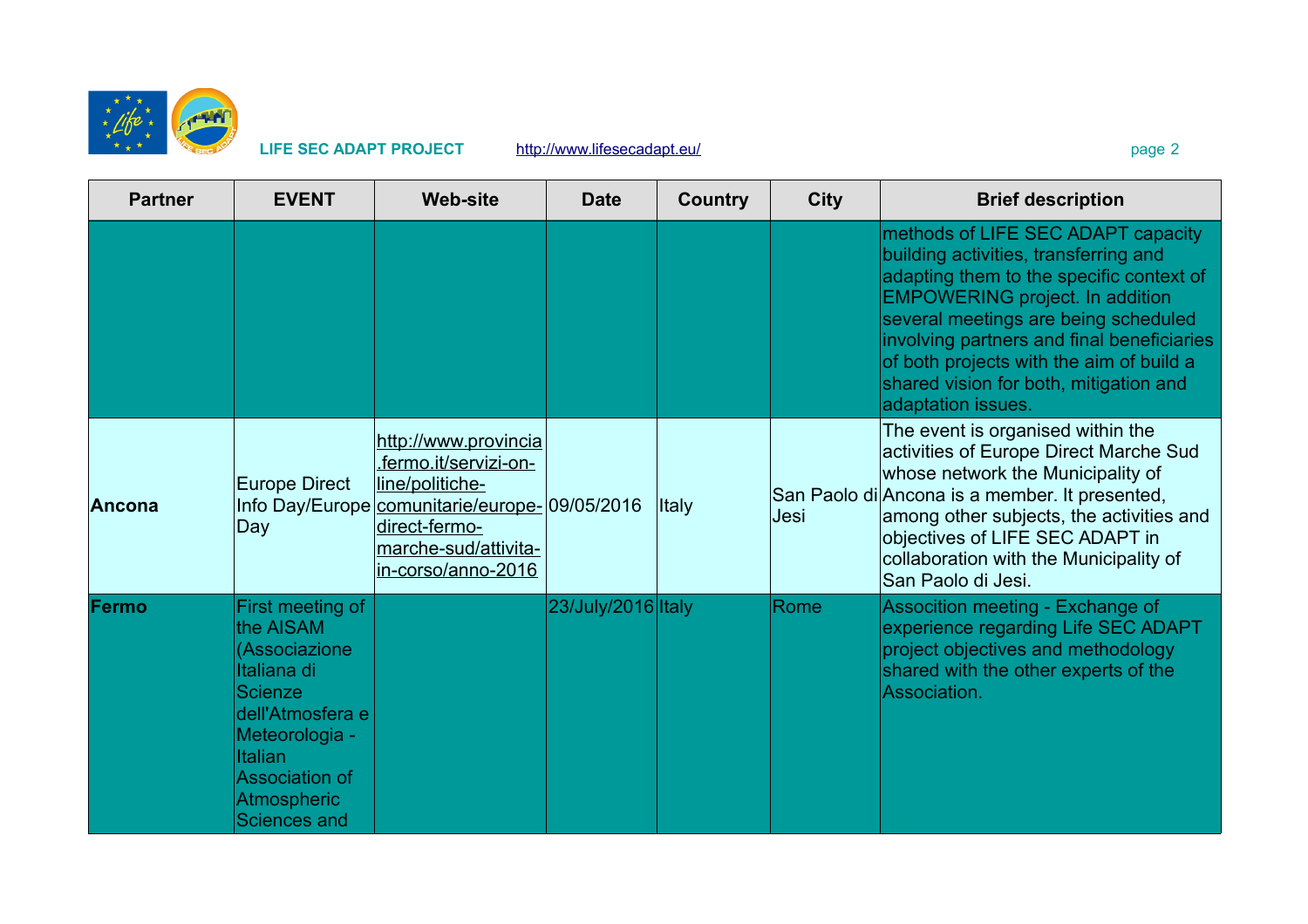

|  | ۹ |
|--|---|
|--|---|

| <b>Partner</b>              | <b>EVENT</b>                                                                       | <b>Web-site</b>                                                                                         | <b>Date</b> | <b>Country</b> | <b>City</b>      | <b>Brief description</b>                                                                                                                                              |
|-----------------------------|------------------------------------------------------------------------------------|---------------------------------------------------------------------------------------------------------|-------------|----------------|------------------|-----------------------------------------------------------------------------------------------------------------------------------------------------------------------|
|                             | Meteorology)<br><b>Final local</b><br>conference of<br>the HOLISTIC<br>project - " |                                                                                                         |             |                |                  | Conference - Presentation of Fermo<br><b>Environmental and Climate Adaptation</b>                                                                                     |
|                             | Seismic and<br>funded by IPA<br>CBC<br>Programme<br>2007-2013                      | http://www.adriaholi<br>stic.eu/item/119-<br>Wildfire Risks" - molise-region-local-<br>final-conference | 30/06/2016  | <b>Italy</b>   | <b>Campobass</b> | Expert, Massimiliano Fazzini, exchange<br>of information and experiences on the<br>baseline definition the Adoption of Local<br>Climate adaptation strategy and plans |
|                             | Sistema di<br>allertamento per<br>il rischio<br>idrogeologico e<br>idraulico       |                                                                                                         | 28/04/16    | Italy          | ∣Ancona          | Partecipation of Pesaro Municipality at<br>the meeting                                                                                                                |
| Pesaro                      | Empowering                                                                         |                                                                                                         | 12/05/16    | Italy          | ∣Ancona          | Partecipation of Pesaro Municipality at<br>the kick off meeting                                                                                                       |
|                             | <b>EUSEW local</b><br>levent                                                       | http://eusew.eu/                                                                                        | 16/06/16    | <b>Italy</b>   | Pesaro           | Workshop organized by Pesaro<br>Municipality about sustanaible energy<br>and buildings                                                                                |
| <b>San Paolo di</b><br>Jesi | <b>EUROPEAN</b><br>DAY                                                             |                                                                                                         | 09/05/2016  | <b>Italy</b>   | Jesi             | the municipality of San Paolo di Jesi in<br>San Paolo di occasion of the european day,<br>presented LIFE SEC ADAPT project to<br>the citizens                         |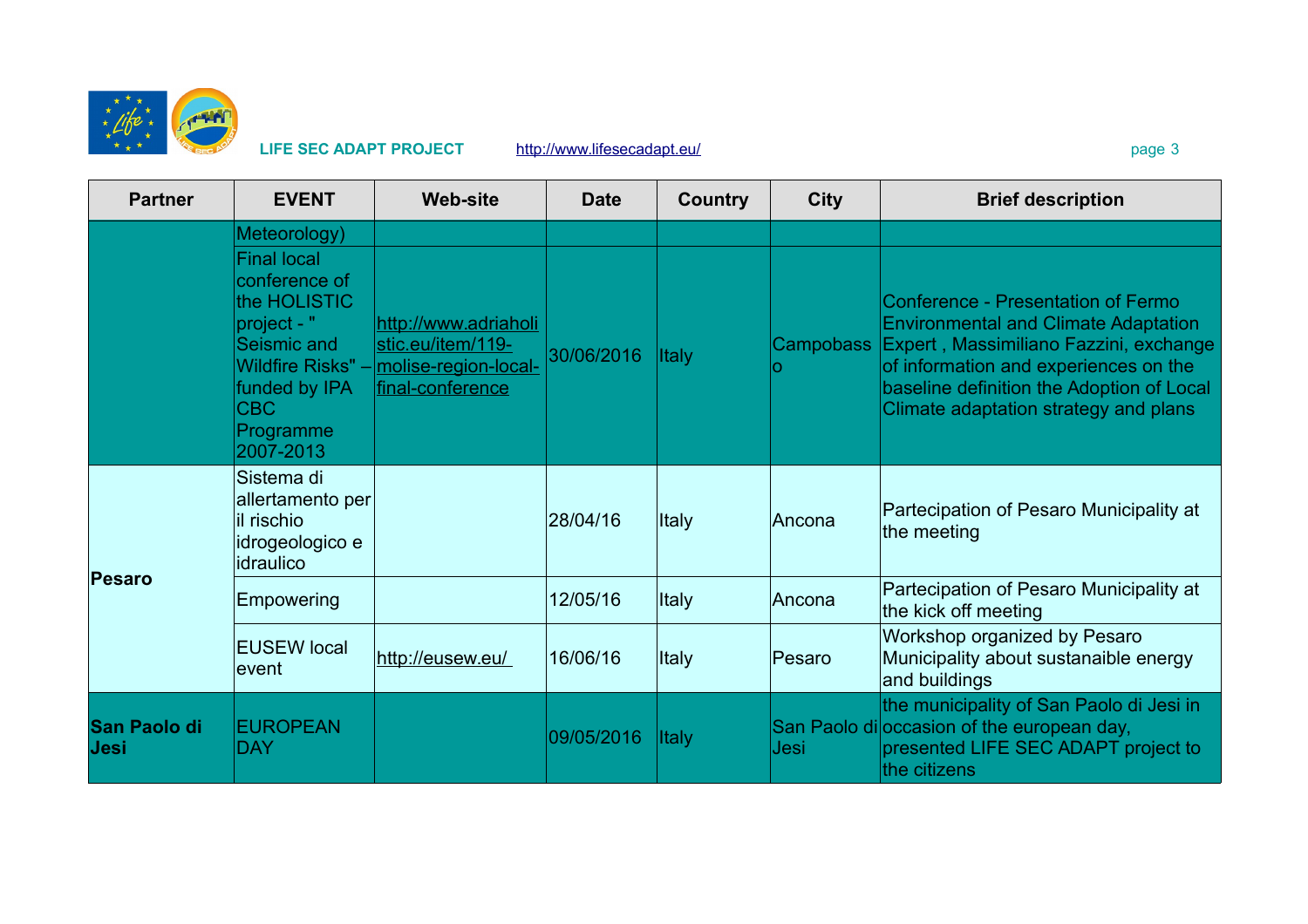

## **LIFE SEC ADAPT PROJECT** <http://www.lifesecadapt.eu/>page 4

| <b>Partner</b>    | <b>EVENT</b>               | <b>Web-site</b>                                                                                                                                         | <b>Date</b>      | <b>Country</b> | <b>City</b>  | <b>Brief description</b>                                                                                                                                                                                                                                                                                           |
|-------------------|----------------------------|---------------------------------------------------------------------------------------------------------------------------------------------------------|------------------|----------------|--------------|--------------------------------------------------------------------------------------------------------------------------------------------------------------------------------------------------------------------------------------------------------------------------------------------------------------------|
| <b>Grad Buzet</b> | <b>Buzet Energy</b><br>Day |                                                                                                                                                         | 2 -<br>6/06/2016 | Croatia        | Buzet        | The City of Buzet organized Buzet<br>Energy Day as one of the measures<br>dedicated in the SEAP. With this event<br>we tried to show all energy effiency<br>projects that the City of Buzet<br>implemented in the past 5 years. During<br>the event we have a presentation of Life<br><b>SEC Adapt activities.</b> |
| <b>Grad Pazin</b> | Energy day                 | http://www.pazin.hr/<br>pozivamo-vas-na-<br>energetski-dan-<br>grada-pazina/<br>http://www.covenant<br>ofmayors.eu/agend<br>a_en.html?<br>id event=1612 | 42679            | Croatia        | <b>Pazin</b> | IDA had a short presentation about Life<br><b>SEC Adapt project. Program includes</b><br>exhibion and lectures with renewable<br>sources of energy themes and energy<br>efficiency.                                                                                                                                |
| <b>IDA</b>        | Conference                 |                                                                                                                                                         | 15/06/2016       | lCroatia       | Zagreb       | Conference organised by the Ministry of<br>Environmental and Nature Protection of<br>Croatia and the European Commission -<br>Representation in Croatia where the<br>Draft for the Adaptation to Climate<br>Change in Croatia was discussed,<br>together with the LIFE SEC ADAPT<br>project.                       |
|                   | Excange of<br>experience   |                                                                                                                                                         | 07/04/2016       | lCroatia       | Pula         | Meeting with Maja Radišić (Faculty of<br>Civil Engineering University of Rijeka)<br>under the framework of the                                                                                                                                                                                                     |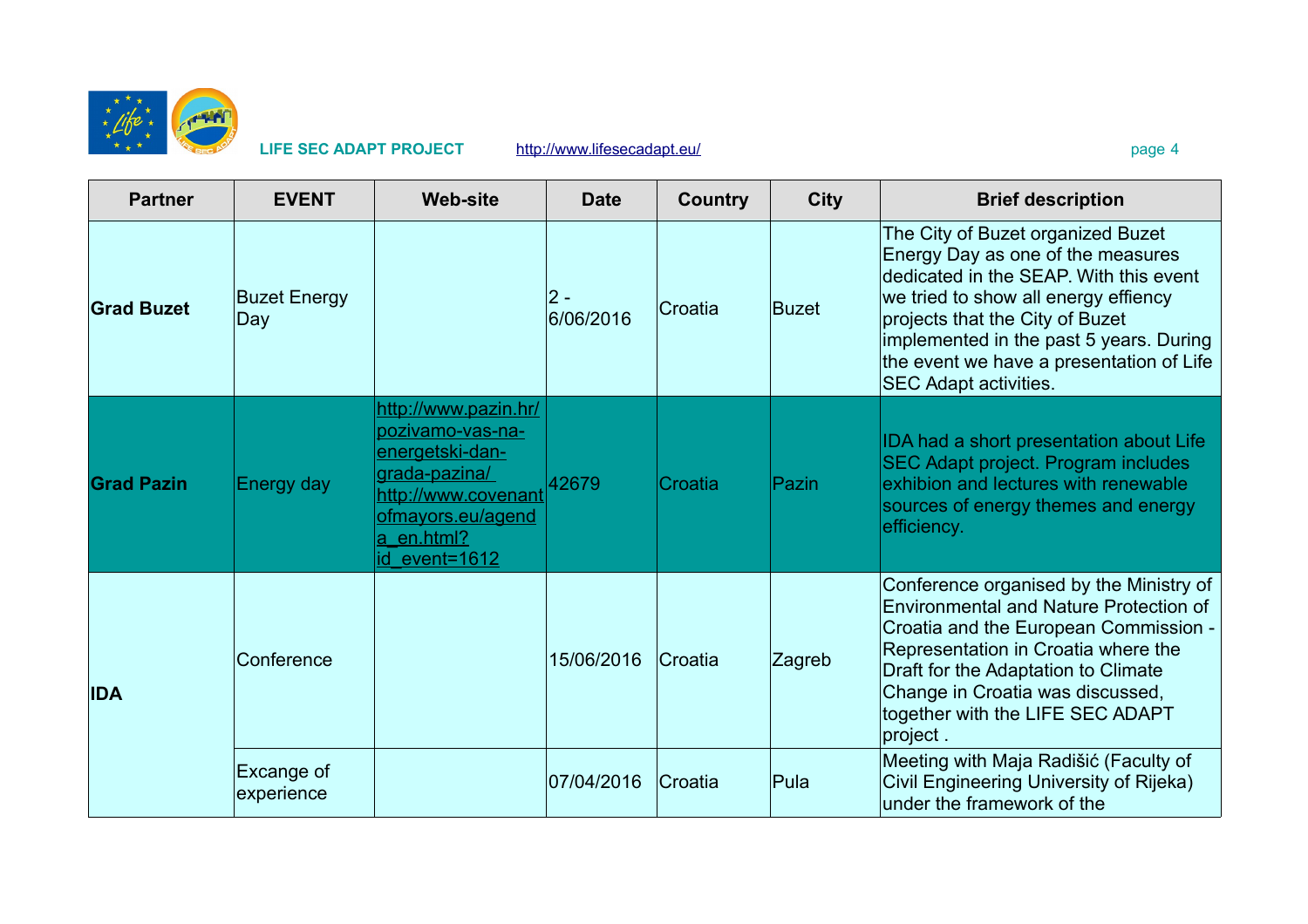

| <b>Partner</b>          | <b>EVENT</b>                                             | <b>Web-site</b>                                                                            | <b>Date</b> | Country | <b>City</b> | <b>Brief description</b>                                                                                                                                                                                                                                                                                                                                                                                                                                                                                                                                                                                                                                                                                                   |
|-------------------------|----------------------------------------------------------|--------------------------------------------------------------------------------------------|-------------|---------|-------------|----------------------------------------------------------------------------------------------------------------------------------------------------------------------------------------------------------------------------------------------------------------------------------------------------------------------------------------------------------------------------------------------------------------------------------------------------------------------------------------------------------------------------------------------------------------------------------------------------------------------------------------------------------------------------------------------------------------------------|
|                         |                                                          |                                                                                            |             |         |             | <b>DRINKADRIA project - Climate</b><br>Conditions and Change in Istria -,<br>where characteristics and risks to Water<br>resources were discussed, along with<br>the LIFE SEC ADAPT project.                                                                                                                                                                                                                                                                                                                                                                                                                                                                                                                               |
| <b>Region of Istria</b> | <b>National LIFE</b><br>Programme<br>Event -<br>workshop | http://www.mzoip.hr<br>/hr/ministarstvo/me<br>dunarodna-<br>suradnja/life-<br>program.html | 16/05/2016  | Croatia | Zagreb      | workshop; exchange of contacts and<br>experiences with other participants<br>partners in implemented Life projects<br>and tutors expert in Life Programme;                                                                                                                                                                                                                                                                                                                                                                                                                                                                                                                                                                 |
|                         | <b>SIMPLA project</b><br>(Horizono 2020)<br>focus group  | http://www.simpla-<br>project.eu/hr/                                                       | 15/07/2016  | Croatia | Pula        | The Focus group members are<br>employees of the public<br>sector: employees of Region of Istria,<br>Region of Primorje and Gorski kotar,<br><b>Istrian Regional Energy Agency,</b><br>Regional Energy Agency Kvarner,<br>Institute of Physical Planning of the<br>Region of Istria, Faculty of Mechanical<br><b>Engineering of Zagreb (SDEWES</b><br>Centre - International Centre for<br>Sustainable Development of Energy,<br>Water and Environment systems),<br><b>Croatian Monitoring Center of Energy</b><br>sector and investments and Energy<br>Advisor of the Region of Istria. The<br>project manager and energy advisor had<br>a brief presentation of Life SEC Adapt<br>project and its objectives; if was very |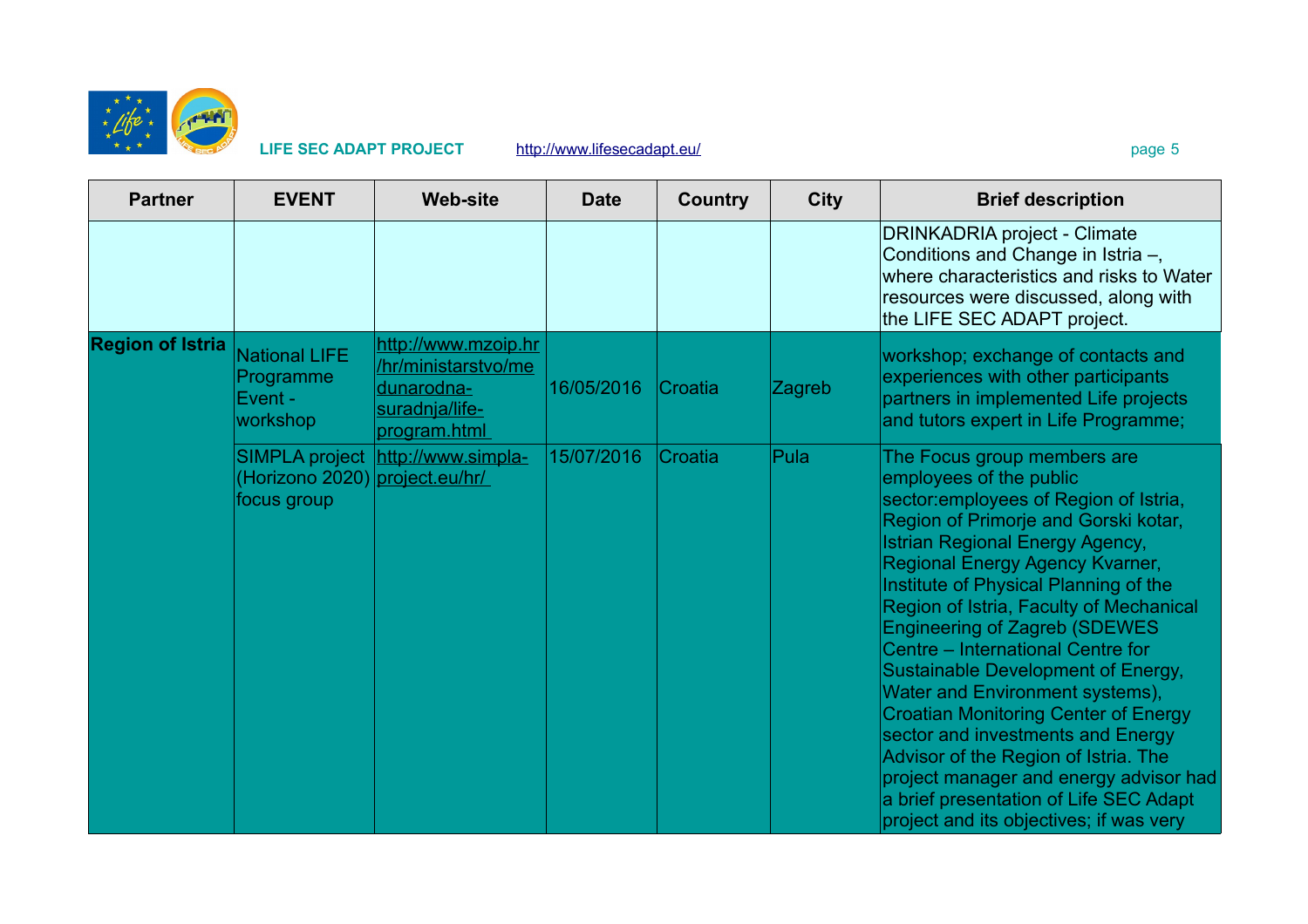

LIFE SEC ADAPT PROJECT <http://www.lifesecadapt.eu/>page 6 page 6

| <b>Partner</b>    | <b>EVENT</b>                                                                                            | <b>Web-site</b>                                                                     | <b>Date</b> | <b>Country</b> | <b>City</b>        | <b>Brief description</b>                                                                                                                                                                                                                                                                                                                                                                                                                                                                                                                                                                                                                                                                                                                                                              |
|-------------------|---------------------------------------------------------------------------------------------------------|-------------------------------------------------------------------------------------|-------------|----------------|--------------------|---------------------------------------------------------------------------------------------------------------------------------------------------------------------------------------------------------------------------------------------------------------------------------------------------------------------------------------------------------------------------------------------------------------------------------------------------------------------------------------------------------------------------------------------------------------------------------------------------------------------------------------------------------------------------------------------------------------------------------------------------------------------------------------|
|                   |                                                                                                         |                                                                                     |             |                |                    | useful to participate in their experts<br>debate and to hear their experiences<br>and points of view;                                                                                                                                                                                                                                                                                                                                                                                                                                                                                                                                                                                                                                                                                 |
|                   | Life SEC Adapt<br>project<br>presented on<br>the national web projekti/<br>site on energy<br>efficiency | https://www.enu.hr/                                                                 | 22/07/2016  | <b>Croatia</b> | (web)              | brief presentation of Life SEC Adapt<br>project on the web page of the national<br>site on energy efficiency linked to the<br>project web page                                                                                                                                                                                                                                                                                                                                                                                                                                                                                                                                                                                                                                        |
| <b>Grad Poreč</b> | 'Systematic<br>energy<br>management"                                                                    | http://www.porec.hr/ 10. - 11.09.<br>prva.aspx?<br>stranica=7300&pid=<br>$\&$ = CRO | 2015.       | Croatia        | Poreč -<br>Parenzo | 'Systematic energy management" is a<br>project implemented by APN, Zagreb<br>and Town of Poreč - Parenzo. It was<br>estabilished under the United Nations<br>Development Programme and is an<br>ongoing project. Its goal was to<br>implement a web platform (ISGE), that<br>allowed local authorities to monitor<br>consumption of energy and water in the<br>buildings that are owned by them and of<br>public use. One of the ongoing activities<br>is education of employees in the public<br>sector about the importance of efficient<br>energy consumpton in everyday life.<br>Implementation of educational activities<br>complies with the existig SEAP<br>(Sustainable Energy Action Plan of Town<br>of Poreč - Parenzo). During scheduled<br>educational workshops, a short |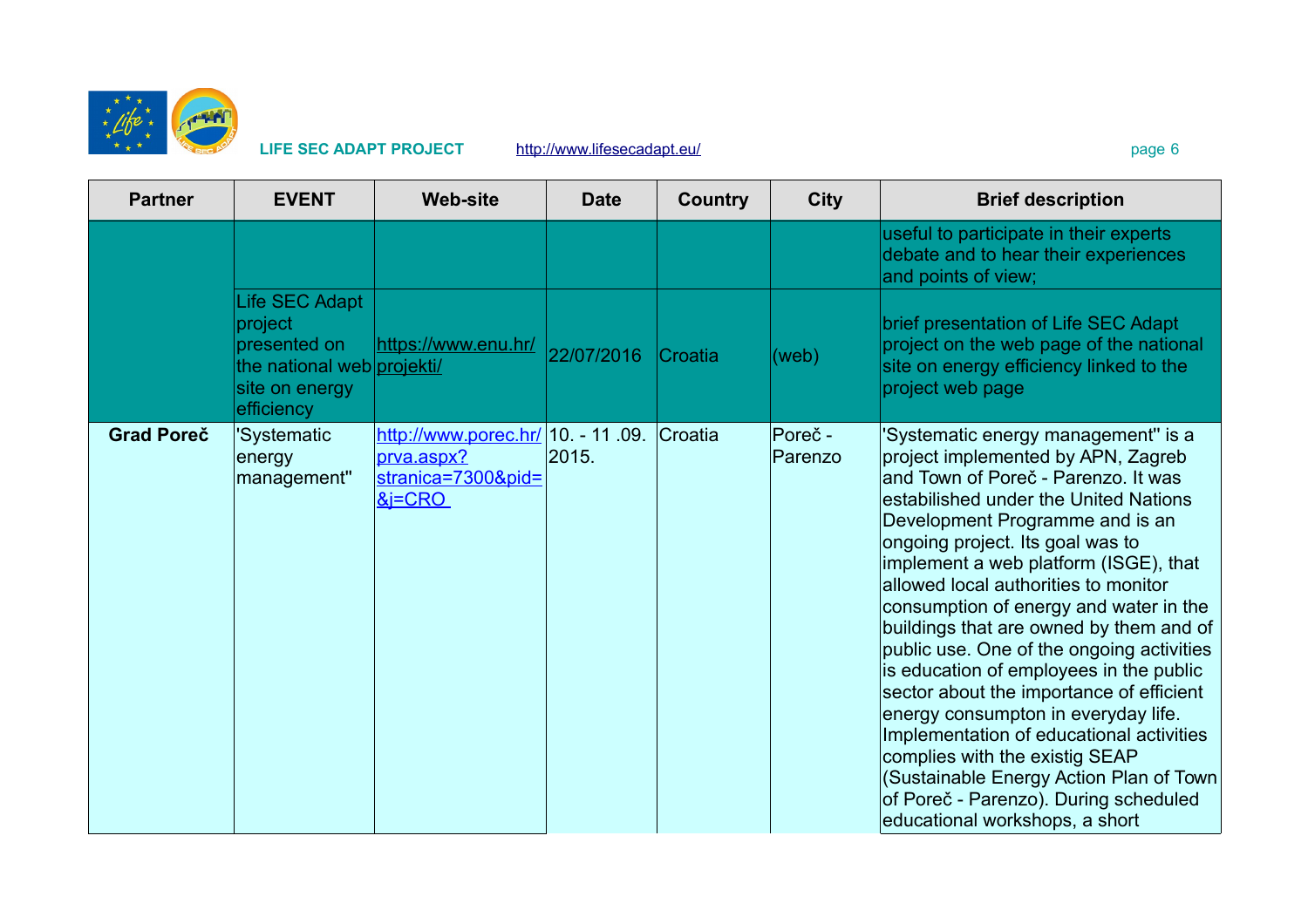

### LIFE SEC ADAPT PROJECT <http://www.lifesecadapt.eu/>page 7

| <b>Partner</b> | <b>EVENT</b>                                | <b>Web-site</b>                                                                   | <b>Date</b>         | <b>Country</b> | <b>City</b>        | <b>Brief description</b>                                                                                                                                                                                                                                                                                                                                                                                                                                                                                                                                       |
|----------------|---------------------------------------------|-----------------------------------------------------------------------------------|---------------------|----------------|--------------------|----------------------------------------------------------------------------------------------------------------------------------------------------------------------------------------------------------------------------------------------------------------------------------------------------------------------------------------------------------------------------------------------------------------------------------------------------------------------------------------------------------------------------------------------------------------|
|                |                                             |                                                                                   |                     |                |                    | pesentation about LIFE SEC ADAPT<br>project activities and its relevance was<br>held.                                                                                                                                                                                                                                                                                                                                                                                                                                                                          |
|                |                                             | http://www.porec.hr/<br>prva.aspx?<br>$stranica = 7469&pid = 2015.$<br>$\&$ i=CRO | $ 07. - 08. 12.$    | Croatia        | Poreč -<br>Parenzo |                                                                                                                                                                                                                                                                                                                                                                                                                                                                                                                                                                |
|                | 'My Poreč<br>without<br>asbestos"           | http://www.porec.hr/<br>prva.aspx?<br>stranica=7938&pid=<br>$&F$ = $CRO$          | 06.04.2016.         | <b>Croatia</b> | Poreč -<br>Parenzo | 'My Poreč without asbestos" is a project<br>that cofinances the removal of asbestos<br>roofs within the city limits area. The<br>project is financed by Town of Poreč -<br>Parenzo. It was estabilished as one of<br>the activities within environmental<br>protection program that will directly<br>favour measures in the context of<br>upgrading SEAP (Sustainable Energy<br>Action plan of Town of Poreč - Parenzo)<br>and creating SECAP. During press<br>confrence a short pesentation about<br>LIFE SEC ADAPT activities and its<br>relevance was held. |
|                | Thinking green,<br>thinking of<br>tomorrow" | http://www.porec.hr/<br>prva.aspx?<br>stranica=8008&pid=<br>&FCRO                 | 22.04.2016. Croatia |                | Poreč -<br>Parenzo | 'Thinking green, thinking of tomorrow" is<br>a project financed by Town of Poreč -<br>Parenzo. It was estabilished as one of<br>the educational activities within<br>implementation of energy efficiency<br>measures given by existing SEAP                                                                                                                                                                                                                                                                                                                    |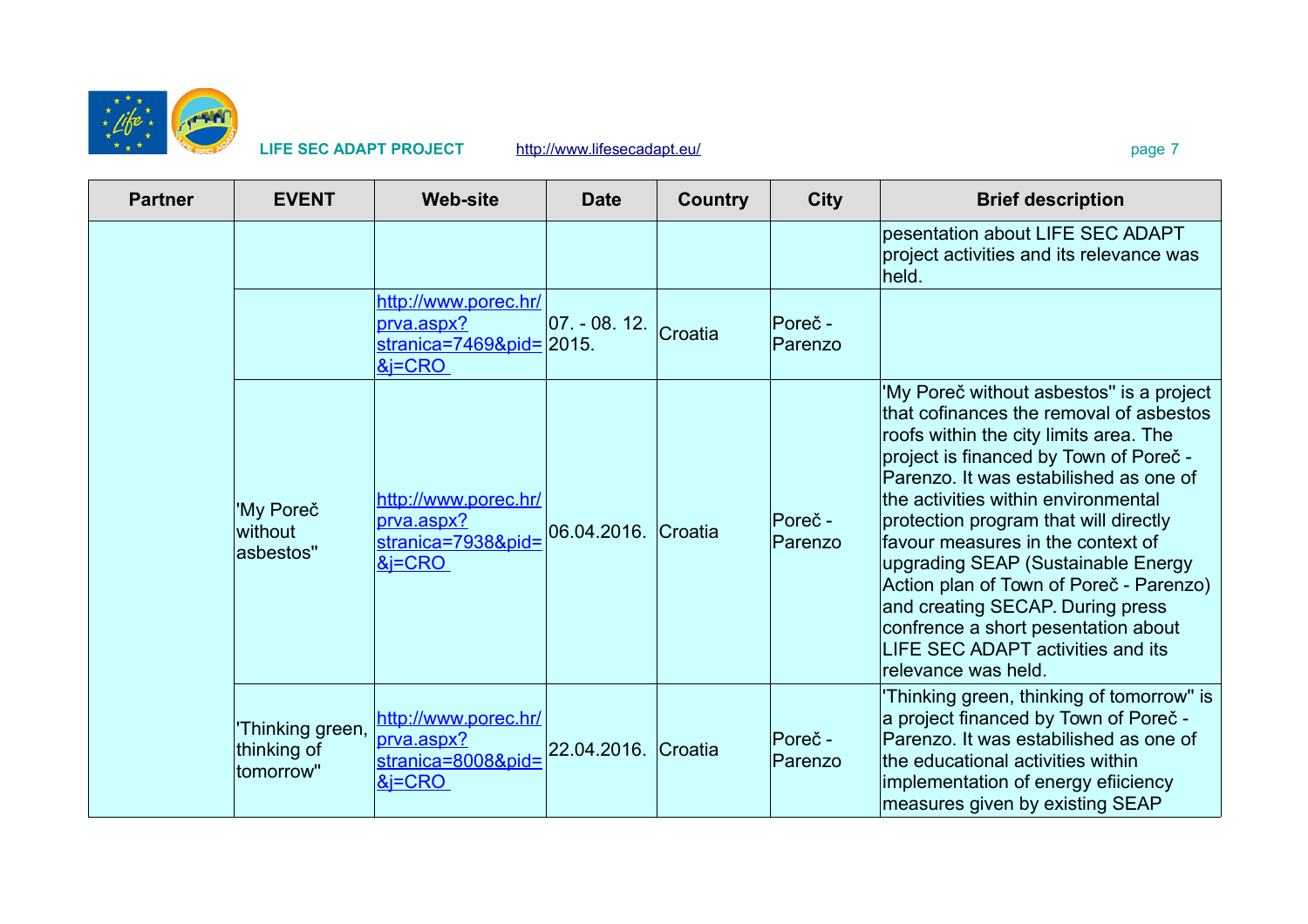

### LIFE SEC ADAPT PROJECT <http://www.lifesecadapt.eu/>page 8 page 8

| <b>Partner</b> | <b>EVENT</b>                                                                      | <b>Web-site</b>                                                                                                                                                                                                            | <b>Date</b>      | <b>Country</b> | <b>City</b>        | <b>Brief description</b>                                                                                                                                                                                                                                                                                                                                                                                                                                              |
|----------------|-----------------------------------------------------------------------------------|----------------------------------------------------------------------------------------------------------------------------------------------------------------------------------------------------------------------------|------------------|----------------|--------------------|-----------------------------------------------------------------------------------------------------------------------------------------------------------------------------------------------------------------------------------------------------------------------------------------------------------------------------------------------------------------------------------------------------------------------------------------------------------------------|
|                |                                                                                   |                                                                                                                                                                                                                            |                  |                |                    | (Sustainable Energy Action plan of Town<br>of Poreč - Parenzo", with a main goal of<br>educating elementary school sudents<br>(grades $1 - 4$ ) about the importance of<br>efficient energy consumpton in everyday<br>life. During scheduled educational<br>workshops, a short pesentation about<br>LIFE SEC ADAPT activities and its<br>relevance was held.                                                                                                          |
|                | Nikola Tesla<br>electric vehicle<br>rally                                         | http://www.porec.hr/<br>prva.aspx?<br>stranica=9119&pid=<br>$&=CRO$<br>http://www.porec.hr/<br>prva.aspx?<br>stranica=9207&pid=2016.<br>$8$ i=CRO<br>http://www.porec.hr/<br>prva.aspx?<br>stranica=9244&pid=<br>$8$ j=CRO | $ 01. - 02. 06.$ | Croatia        | Poreč -<br>Parenzo | 'Nikola Tesla electric vehicle rally" is a<br>revial rally for electrical vehicles only,<br>that has been hosted by Town of Poreč -<br>Parenzo for the third year in a row.<br>Within the sceduled panel discussions<br>and workshops, lectures promoting e-<br>mobility, green transport and<br>implementation of necessary<br>infrastructure were held, and LIFE SEC<br>ADAPT project, in the context of<br>upgrading SEAP and creation of<br>SECAP, was presented. |
|                | Adhesion of<br>Town of Poreč -<br>Parenzo to the<br>New Integrated<br>Covenant of | http://www.porec.hr/ 07.07.2016.<br>prva.aspx?<br>stranica=9358&pid=<br>$8$ i=CRO                                                                                                                                          |                  | Croatia        | Poreč -<br>Parenzo | Within local press confrence release<br>about the adhesion of Town of Poreč -<br>Parenzo to the New Integrated<br>Covenant of Mayors for Climate and<br>Energy, a short pesentation about LIFE                                                                                                                                                                                                                                                                        |